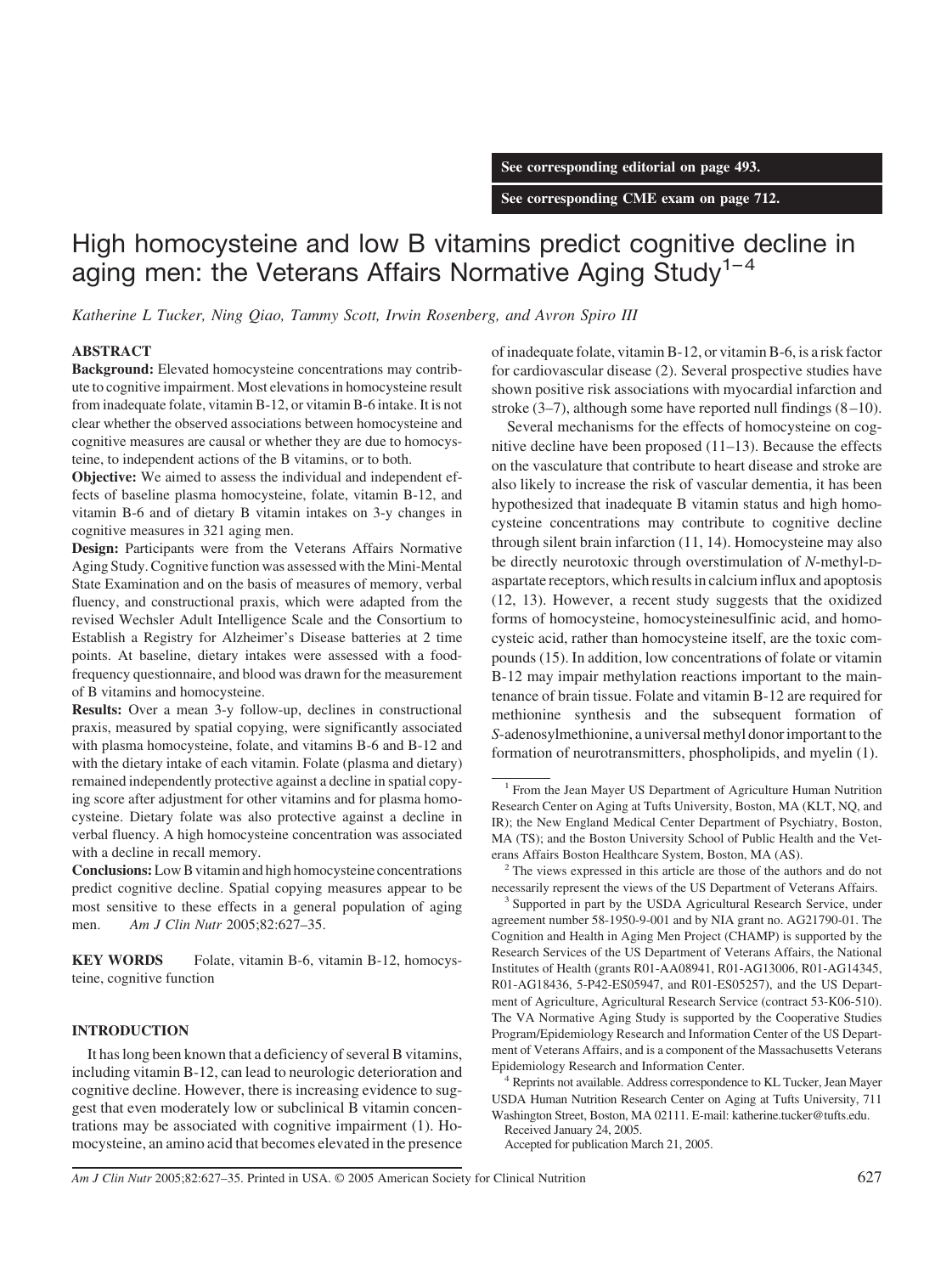Recent reviews of homocysteine, B vitamins, and cognitive function or decline have reached different conclusions. In 2001, Calvaresi and Bryan (16) reviewed evidence from 8cross-sectional, 2 longitudinal, and 4 experimental studies and concluded that there was good evidence to suggest that B vitamins are related to cognitive performance and decline. More recently, Ellinson et al (17) concluded that total homocysteine is negatively associated but that folate or vitamin B-12 are inconsistently associated with cognitive scores. Other reviews (18, 19) concluded that, with the exception of clear deficiency, the evidence for a role of B vitamins in preventing cognitive decline remains unclear. Most recently, reviews of clinical trials of folic acid, vitamin B-12, or vitamin B-6 noted no conclusive effect of treatment on dementia (20 –22). However, the authors identified only 4 qualifying trials for folic acid, 2 for vitamin B-12, and 2 for vitamin B-6; sample sizes were small  $(n = 11-139)$  and the durations short (1–5 mo). All of these reviews noted that more research is needed to understand these relations.

We previously reported that homocysteine is negatively and B vitamins positively associated with cross-sectional measures of cognitive function in 68 male participants aged 54 – 81 y in the VA Normative Aging Study (NAS) (23). In this report we examined the association between homocysteine and associated B vitamins and cognitive decline in 321 men from the NAS over a 3-y follow-up period.

## **SUBJECTS AND METHODS**

#### **Subjects**

The NAS began in 1963 by recruiting men in the Boston area who were originally free of heart disease or other major health problems. Participating men return every 3–5 y for a health examination, at which time they complete a series of questionnaires. Since 1993, a brief cognitive examination was added to these visits. Dietary intake data have been collected since 1987, and assessments of plasma B vitamins and homocysteine were added in 1993. In this analysis, we examined the relation between baseline plasma homocysteine, folate, vitamin B-12, and vitamin B-6 and cognitive decline in 321 men who completed 2 cycles of cognitive testing  $\approx$  3 y apart. This protocol was approved by the Institutional Review Boards of both the Boston Veterans Affairs Medical Center and Tufts New England Medical Center. All participants gave written informed consent.

## **Cognitive measures**

We selected those tests that were significantly correlated with at least one of the B vitamins—folate, vitamin B-12, or vitamin B-6—in our earlier cross-sectional assessment of 68 men. These included measures of working memory (backward digit span), recall (word list memory test), language (verbal fluency), and spatial copying (constructional praxis). We also examined changes in Mini-Mental State Examination (MMSE) scores as a global measure of cognitive function (24).

The Backward Digit Span test is from the Revised Wechsler Adult Intelligence Scale (25). Participants are read a list of digits and asked to recall these in backward sequence. The score is the longest span of digits recalled correctly in backward order, with a maximum of 8. The word list memory test is adapted from the Consortium to Establish a Registry for Alzheimer's Disease (CERAD) battery (26). Ten words are presented on a computer screen consecutively, for 2 s each, and participants are then asked to recall these words. Three consecutive trials are administered, and the score is the sum of words remembered; the maximum score is 30. The verbal fluency test is also from the CERAD. Participants are asked to name as many animals as they can within 1 min.

In the spatial copying task, participants are asked to copy a circle, crossed rectangles, a vertical diamond, and a cube (from the CERAD battery) as well as tilted triangles, an 8-dot circle, a horizontal diamond, and a tapered box (from the Developmental Test of Visual-Motor Integration; VMI) (25, 27). The accuracy of the copied figures is scored by trained staff using criteria from the CERAD and VMI. The resulting score is the total number of figures drawn correctly; the maximum score is 9. A second score is weighted by the degree of difficulty of the figure, resulting in a maximum score of 26.

# **Plasma analysis**

Fasting plasma samples were drawn at the VA field site and stored at  $-80$  °C. Batches were transferred on dry ice to the Jean Mayer US Department of Agriculture Human Nutrition Research Center on Aging, where they were again stored at  $-80$  °C and later analyzed for total homocysteine, vitamin B-12, folate, and vitamin B-6 (as pyridoxal-5'-phosphate; PLP). The time between blood draw and analysis averaged  $1.7 \pm 1.2$  y. Total homocysteine in plasma was measured by using an adaptation of the method described by Araki and Sako (28). The CV for this assay in our laboratory is 4.0%. PLP was measured enzymatically, by using tyrosine decarboxylase, based on the principles described by Shin-Buehring et al (29). The CV for this assay in our laboratory is 5.0%. Plasma folate and vitamin B-12 concentrations were measured by radioassay with the use of a commercially available kit from Bio-Rad (Hercules, CA). The CVs for these assays in our laboratory are 4.7% for vitamin B-12 and 4.3% for folate.

### **Dietary intake**

Dietary intake was assessed with a version of the Willett semiquantitative food- frequency questionnaire. This scannable form, which requests participants to record the number of times they consume each of 126 food items per month, week, or day was mailed to NAS participants before their examination visit and checked for completeness at the examination. Forms were processed through a nutrient database at the Channing Laboratory at Harvard University to obtain estimates of usual daily nutrient intake. Vitamin and mineral supplement use was also asked on this questionnaire and was included in the total nutrient intake estimates. Questionnaires with improbable intakes  $(>16.75$  or 2.51 MJ) were excluded from further analysis.

### **Statistical analysis**

Test scores (backward digit span, word list recall, verbal fluency, figure copying, and MMSE) at follow-up were regressed, on baseline total homocysteine, plasma vitamin B-12, plasma folate, and PLP by using the regression procedure in SAS (version 9.1; SAS Institute Inc, Cary, NC). Because of skewness, homocysteine and all nutrient measures were log transformed. Models were adjusted for time (mo) between cognitive measures as well as for respective baseline score, age, education level (y), body mass index (in kg/m<sup>2</sup>), smoking (current, past, or never),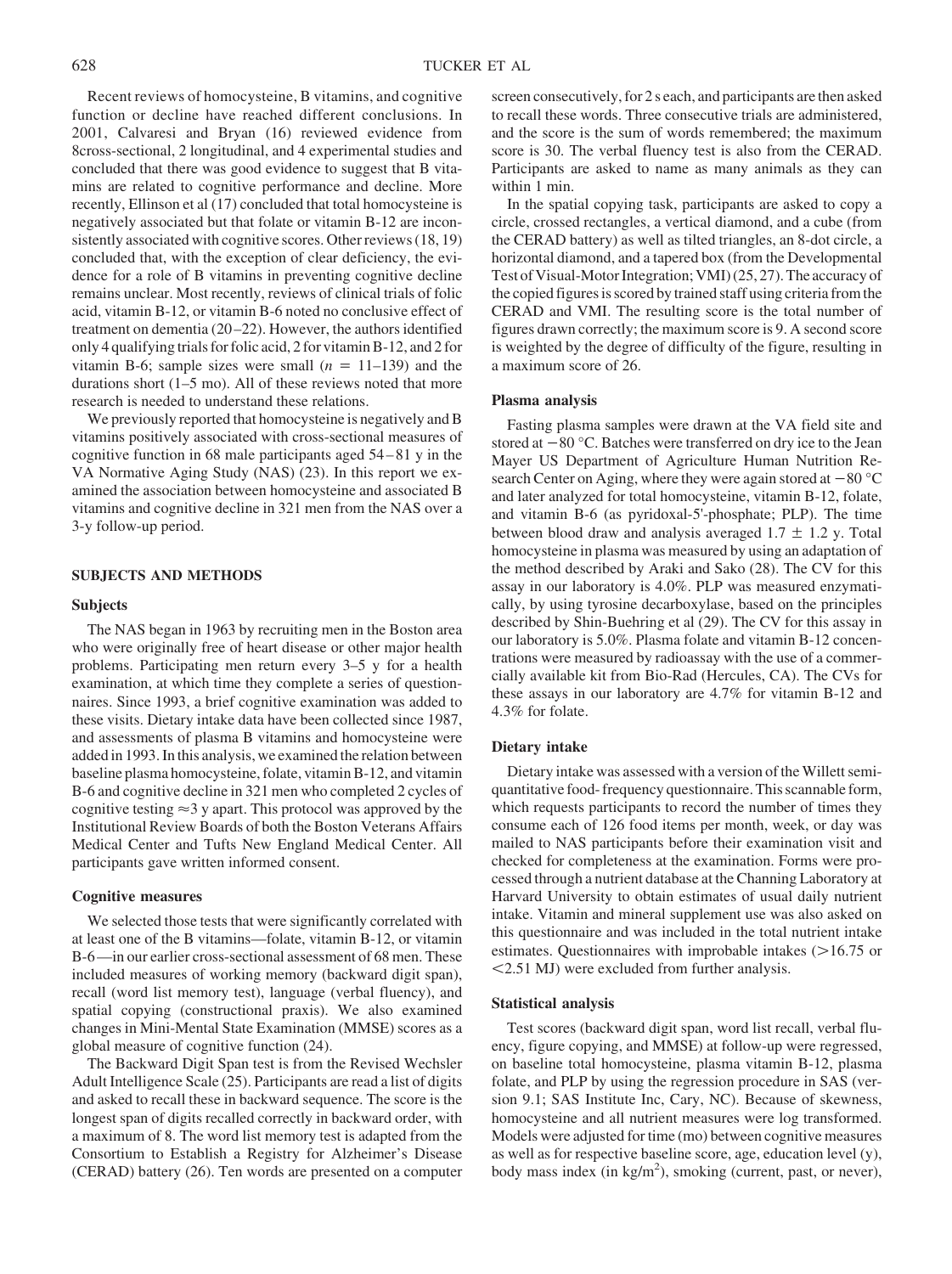alcohol use  $(\leq 2 \text{ drinks/d}, > 2 \text{ drinks/d}, \text{or none})$ , serum creatinine, systolic blood pressure, and diabetes diagnosis. Because folic acid fortification of cereal grain products was initiated in 1996, we further adjusted for the time of the second cognitive measurement relative to the start of fortification (1 October 1996) and to the completion of the phase-in period (1 August 1997) to note whether the measure was taken before implementation, during the transition, or after full implementation of folic acid fortification. All baseline dietary and plasma nutrient measures were assessed before fortification of the food supply with folic acid. In a final set of linear models, all measures of either plasma B vitamins and homocysteine or of dietary B vitamin intake were included jointly in the fully adjusted models to determine whether one or more of these contributed independently to the result.

We also regressed the follow-up cognitive scores on initial dietary intake measures for folate, vitamin B-6, and B-12 by using the same set of covariates described for the plasma analyses, except that serum creatinine was replaced with total energy intake. Dietary measures were also skewed and, therefore, were log transformed before inclusion in the regression models.

In addition to the linear analyses, we created tertile categories for each of the nutrient measures and homocysteine to examine the change in cognitive scores graphically for those with relatively low, average, and high intakes and the status of these measures. These analyses were conducted by using the general linear models procedure in SAS; each tertile variable was defined as a class variable. For those with a significant test for trend (across median values for each tertile), least-squares means were compared across tertile categories, with Tukey's adjustment for multiple comparisons. The same set of covariates described above for the linear regression models was used in these analyses with categorical change measures.

## **RESULTS**

The mean age of the 321 men included was 67 y at baseline (**Table 1**). They were relatively highly educated and had a mean of 2 y of education after high school. Only 6% were current smokers at baseline, and the mean alcohol intake was  $14 \text{ g}, \text{or} \approx 1$ drink/d. Mean body mass index was in the overweight range (ie, 28), and 11% of the men reported having diabetes. Although most of the follow-up visits were scheduled at 3 y after baseline, the actual time to follow-up ranged from 1 to 4 y. Therefore, this variable was adjusted in the analysis. Mean plasma homocysteine and B vitamin measures were all within normal range and mean dietary intakes met National Research Council recommendations (30). However, ranges were large and included individuals with deficient plasma status and intake for each of these B vitamins.

The mean and ranges of cognitive scores indicated that the group of participants was not severely cognitively impaired (**Table 2**). The lowest MMSE was 22, a score that indicated that the participant was mildly impaired and likely to progress but was still able to complete the questionnaires (31); the mean score was 27, which indicated that the participants were considered generally well functioning. Other scores showed a wide range of responses; the average scores were comparable with the findings of other studies of generally healthy adults and were considerably greater than those that may be considered impaired (25, 32).

#### **TABLE 1**

Characteristics of participating men at baseline

|                                 | Value <sup>I</sup>           |     |
|---------------------------------|------------------------------|-----|
| Demographics and behavior       |                              |     |
| Age $(y)$                       | $67 \pm 7(50 - 85)$          | 321 |
| Education (y)                   | $14 \pm 3(6-24)$             | 319 |
| Alcohol intake (g/d)            | $13.9 \pm 19(0 - 112)$       | 309 |
| Smoking status (%)              |                              | 320 |
| Current                         | 5.6                          |     |
| Former                          | 59.7                         |     |
| Never                           | 34.7                         |     |
| Health measures                 |                              |     |
| BMI $(kg/m2)$                   | $27.9 \pm 4.0$ (20.1–51.9)   | 320 |
| Diabetes (%)                    | 10.6                         | 321 |
| Systolic blood pressure (mm Hg) | $138 \pm 16.9$ (97-208)      | 320 |
| Serum creatinine (mg/dL)        | $1.2 \pm 0.2$ (0.7–1.9)      | 320 |
| Follow-up period (d)            | $1092 \pm 100(370 - 1481)$   | 321 |
| Plasma measures                 |                              |     |
| Folate (nmol/L)                 | $26 \pm 12(6 - 95)$          | 314 |
| Vitamin B-6 (nmol/L)            | $86 \pm 84 (11 - 828)$       | 313 |
| Vitamin B-12 (pmol/L)           | $335 \pm 136(90 - 1069)$     | 315 |
| Homocysteine (nmol/L)           | $11 \pm 5(3.0 - 45)$         | 317 |
| Dietary intake                  |                              |     |
| Folate $(\mu g)$                | $440 \pm 202 (80 - 1216)$    | 321 |
| Folate equivalents (mg)         | $497 \pm 285 (80 - 1589)$    | 321 |
| Vitamin $B-6$ (mg)              | $3.98 \pm 7.19(0.5 - 85.5)$  | 321 |
| Vitamin B-12 $(\mu$ g)          | $9.57 \pm 5.73$ (1.4–57.0)   | 321 |
| Energy (kJ)                     | $8.37 \pm 2.37 (3.4 - 16.1)$ | 320 |

<sup>*1*</sup> All values are  $\bar{x} \pm SD$ ; range in parentheses.

# **Linear associations with longitudinal measures of cognitive function**

The B vitamin and homocysteine concentrations were significantly predictive of several final cognitive scores, adjusted for baseline score and covariates, as described above (**Table 3**). Because the baseline cognitive measures were adjusted, the relations described with final measures approximate the effects on change in score over the follow-up period. Spatial copying score was significantly associated with each of the baseline plasma vitamins (positively) and with homocysteine (negatively). In addition, these scores were also significantly positively associated with baseline dietary intakes of folate, vitamin B-6, and vitamin B-12. Verbal fluency was significantly associated with dietary folate and tended toward being significantly associated with dietary intake of vitamin B-6 ( $P < 0.1$ ).

Homocysteine was significantly negatively associated with recall memory, as assessed by word list memory score ( $P \leq$ 0.05); B vitamins were not. None of the measures examined were significantly associated with working memory, as measured by backward digit span or with the MMSE  $(P > 0.1)$ .

Because folate, vitamin B-6, and vitamin B-12 are intrinsically related to homocysteine and are often correlated with each other, we examined their associations with cognitive outcomes when adjusted for each other for the 3 measures for which there was at least one significant association. This provides further evidence of the differential strength of association of these variables, after their common variance was accounted for. Plasma folate  $(P \leq$ 0.01) remained significantly associated with longitudinal measures of figure copying score when all 3 plasma B vitamins and homocysteine were included simultaneously in the same model,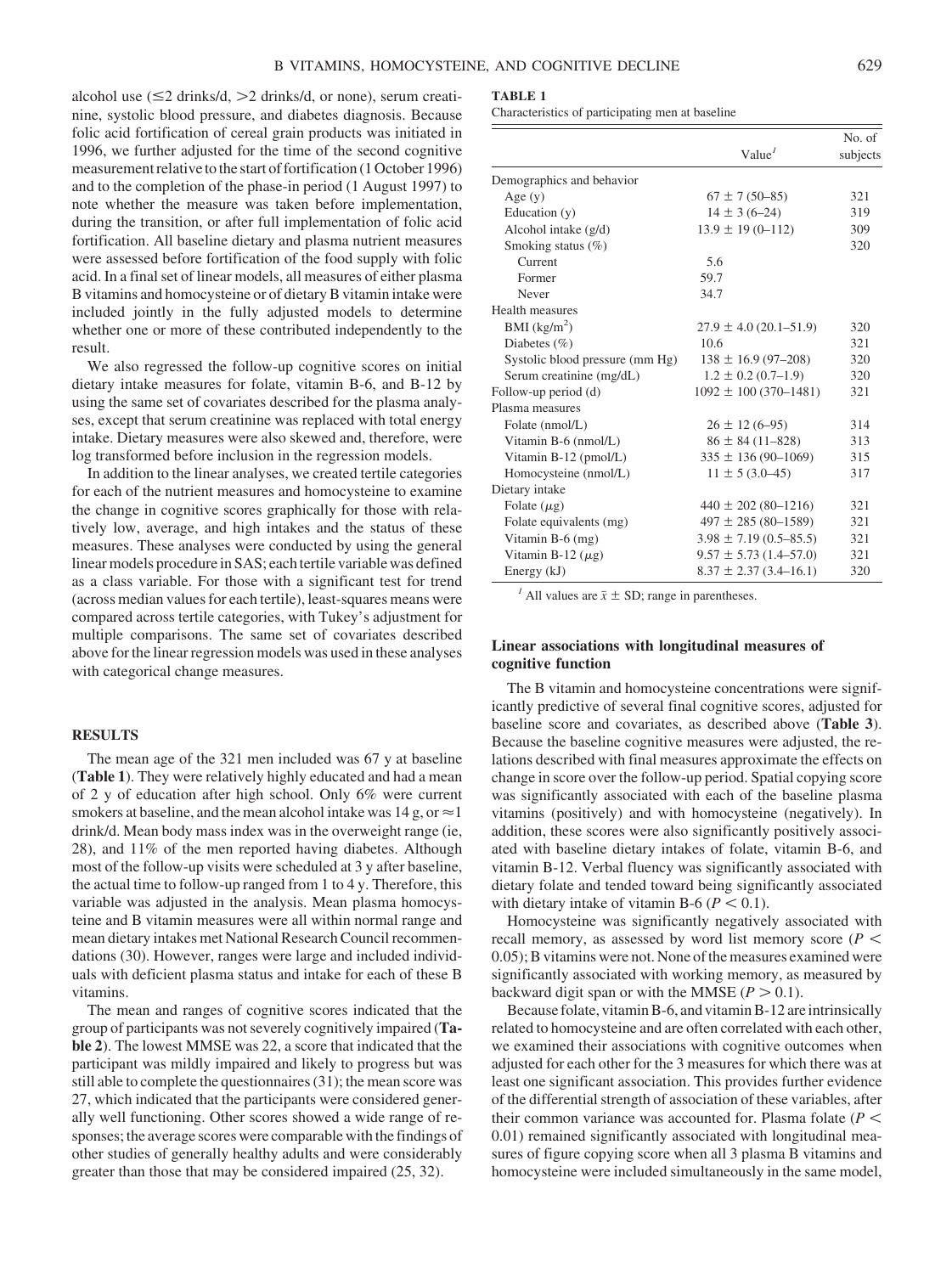# **TABLE 2**

Baseline cognitive measures

|                                                          | Value <sup>1</sup>      | Cutoff indicating<br>impairment |
|----------------------------------------------------------|-------------------------|---------------------------------|
| Spatial copying <sup>2</sup>                             |                         |                                 |
| Sum of drawings $1-9(n = 307)$                           | $5.75 \pm 1.82$ (0-9)   |                                 |
| Sum of weighted drawings $1-9$ ( $n = 307$ )             | $15.3 \pm 5.9$ (0-26)   |                                 |
| Language                                                 |                         |                                 |
| Verbal fluency, no. correct $(n = 260)$                  | $19.0 \pm 4.8$ (7-37)   | $< 13.6^3$                      |
| Memory                                                   |                         |                                 |
| Word list memory, 3 trials ( $n = 257$ )                 | $19.6 \pm 3.79(9 - 29)$ | $\leq 15.1^3$                   |
| Backward digit span, longest span recalled $(n = 257)$   | $5.12 \pm 1.33$ (3-8)   | < 2.99 <sup>4</sup>             |
| Mini-Mental State Examination, total score ( $n = 302$ ) | $27.2 \pm 1.8$ (22-30)  | ${24}^5$                        |

<sup>*1*</sup> All values are  $\bar{x} \pm SD$ ; range in parentheses.<br><sup>2</sup> No published cutoffs that define impairment are available for this combination of figure copying scores.

*<sup>3</sup>* From reference 32.

*<sup>4</sup>* From reference 25.

*<sup>5</sup>* From reference 24.

as did dietary folate  $(P < 0.05)$  after the other 2 B vitamins were adjusted (**Table 4**). When dietary B vitamins were included together, none remained independently significant with longitudinal measures of verbal fluency. Homocysteine was almost significant with the word list memory task.

# **Categorical differences in change in cognitive function measures**

For those associations that were significant in linear models, we repeated the analyses with regression of change in cognitive scores from baseline to subsequent (mean of 3 y) measure onto tertile categories of baseline plasma B vitamins and homocysteine as well as dietary intakes (**Figures 1–3**). On the basis of this grouping, only the figure copying scores remained significant. Men with plasma folate concentrations  $\lt$  20 nmol/L or dietary folate intakes  $\langle 339 \mu g/d \rangle$  had relatively large losses ( $\bar{x}$ : 0.68 and 0.55 of a point, respectively, from a baseline mean score of 5.8) in spatial copying ability, whereas those  $>$  30 nmol/L or 523  $\mu$ g/d showed, on average, no apparent loss. Similarly, men with a plasma PLP concentration <46 nmol/L or a dietary intake <2.1 mg/d showed losses similar to those seen with low folate, whereas those with values greater than these cutoffs showed little

## **TABLE 3**

Association between individual baseline plasma and dietary intake measures and 3-y cognitive measures*<sup>1</sup>*

|                                                                      | $\beta^2$         |             |              |                 |
|----------------------------------------------------------------------|-------------------|-------------|--------------|-----------------|
|                                                                      | Folate            | Vitamin B-6 | Vitamin B-12 | Homocysteine    |
| Constructional praxis: spatial copying, sum of drawings <sup>3</sup> |                   |             |              |                 |
| Plasma ( $n = 280-284$ )                                             | 1.00 <sup>4</sup> | $0.38^{5}$  | $0.59^{6}$   | $-1.31^{7}$     |
| Diet ( $n = 287$ )                                                   | $0.67^{5}$        | $0.30^{6}$  | $0.37^{6}$   |                 |
| Language: verbal fluency, no. correct                                |                   |             |              |                 |
| Plasma ( $n = 239-243$ )                                             | 0.76              | 0.56        | 0.06         | $-0.12$         |
| Diet ( $n = 245$ )                                                   | $1.44^{6}$        | $0.81^{8}$  | 0.38         |                 |
| Working memory: backward digit span, longest span recalled           |                   |             |              |                 |
| Plasma ( $n = 236-240$ )                                             | $-0.28$           | $-0.03$     | 0.18         | $-0.12$         |
| Diet $(n = 242)$                                                     | 0.11              | 0.04        | 0.12         |                 |
| Recall memory: word lists, total of 3 trials                         |                   |             |              |                 |
| Plasma ( $n = 235-239$ )                                             | 0.43              | 0.33        | $-0.20$      | $-1.43^{\circ}$ |
| Diet $(n = 241)$                                                     | 0.31              | 0.21        | $-0.01$      |                 |
| Mini-Mental State Examination                                        |                   |             |              |                 |
| Plasma ( $n = 271-275$ )                                             | 0.12              | 0.15        | $-0.16$      | $-0.49$         |
| Diet ( $n = 278$ )                                                   | 0.08              | $-0.05$     | 0.14         |                 |

*<sup>1</sup>* Final cognitive measures regressed onto baseline diet and plasma measures (log transformed), adjusted for baseline cognitive measures, age, education, smoking, alcohol intake, BMI, diabetes (yes or no), systolic blood pressure, time of second measure relative to folic acid fortification, time interval between the 2 cognitive measures, and serum creatinine (for plasma) or total energy intake (for diet).

*<sup>2</sup>* Adjusted regression coefficient from a multiple linear regression model.

<sup>3</sup> Results for the weighted sums did not differ significantly from those for the unweighted sums (data not shown).

 $^{4}P < 0.0001$ .

 $P < 0.01$ .

 $^{6}P < 0.05$ .

 ${}^{7}P$  < 0.001.

 ${}^{8}P$  < 0.1.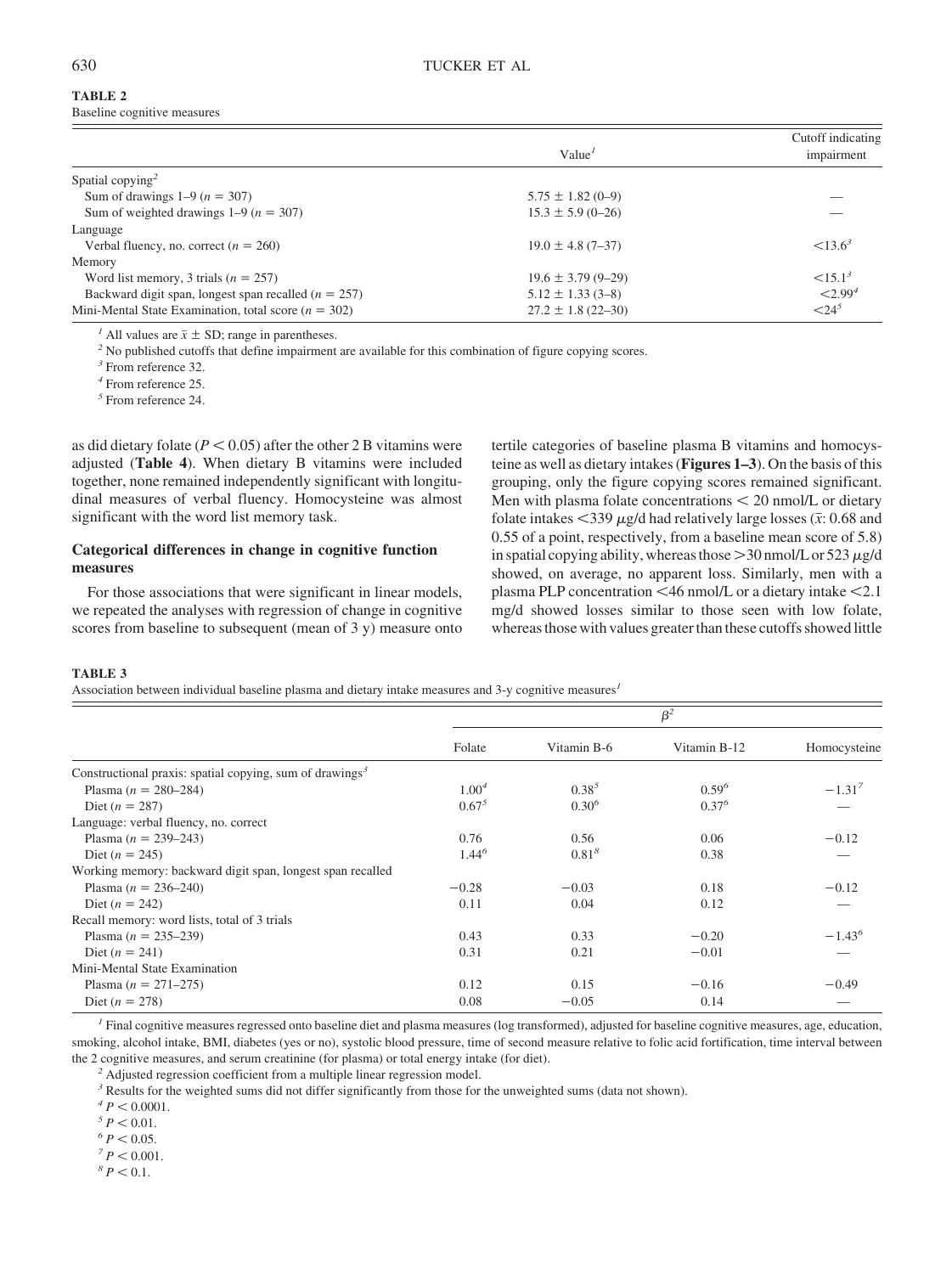Association between simultaneously included baseline plasma and dietary measures and 3-y cognitive measures*<sup>1</sup>*

|                                                                      | $\beta^2$  |             |              |              |
|----------------------------------------------------------------------|------------|-------------|--------------|--------------|
|                                                                      | Folate     | Vitamin B-6 | Vitamin B-12 | Homocysteine |
| Constructional praxis: spatial copying, sum of drawings <sup>3</sup> |            |             |              |              |
| Plasma                                                               | $0.71^{4}$ | 0.17        | 0.06         | $-0.65$      |
| Diet                                                                 | $0.71^{5}$ | $-0.09$     | 0.07         |              |
| Language: verbal fluency, no. correct                                |            |             |              |              |
| Plasma                                                               | 0.69       | 0.39        | $-0.51$      | 0.30         |
| Diet                                                                 | 1.35       | 0.32        | $-0.38$      |              |
| Recall memory: word list, total of 3 trials                          |            |             |              |              |
| Plasma                                                               | $-0.07$    | 0.36        | $-0.71$      | $-1.34^{6}$  |
| Diet                                                                 | 0.28       | 0.16        | $-0.22$      |              |

*<sup>1</sup>* Final cognitive measures regressed onto baseline plasma or dietary measures (log transformed), adjusted for baseline cognitive measures, age, education, smoking, alcohol intake, BMI, diabetes (yes or no), systolic blood pressure, time of second measure relative to folic acid fortification, time interval between the 2 cognitive measures, and serum creatinine (for plasma) or total energy intake (for diet).

*<sup>2</sup>* Adjusted regression coefficient from a multiple linear regression model.

<sup>3</sup> Results for the weighted sums did not differ significantly from those for the unweighted sums (data not shown).

 $^{4}P<0.01$ .

 $\frac{5}{5}$   $P < 0.05$ .

 $^{6}P < 0.1$ .

if any loss in function (Figure 2). Those with a plasma PLP concentration  $>85$  nmol/L or intakes  $>3.1$  mg/d were significantly less likely to have a decrease in this measure  $(P < 0.01)$ . The linear effect of homocysteine was also evident (Figure 3). Men with homocysteine concentrations  $>11$  nmol/L were significantly more likely to lose spatial ability than were those with a homocysteine concentration  $\leq$ 9 nmol/L, for whom scores remained similar to those at baseline. Tertile comparisons of plasma vitamin B-12 or intake of vitamin B-12 were not significantly associated with a change in figure copying score.

When examined in tertile categories, the highest intake categories for plasma and dietary folate and for PLP and dietary



**FIGURE 1.** Change in figure copying score by tertile category for plasma and dietary folate. *P* for trend (on the basis of tertile medians) <0.0001 for plasma and <0.01 for diet.<sup>\*\*</sup>, \*\*\*\*Significantly different from lowest tertile (*t* test comparisons of least-squares means from general linear models, with Tukey's adjustment for multiple comparisons):  $*^*P < 0.01$ ,  $*^{**}P < 0.0001$ .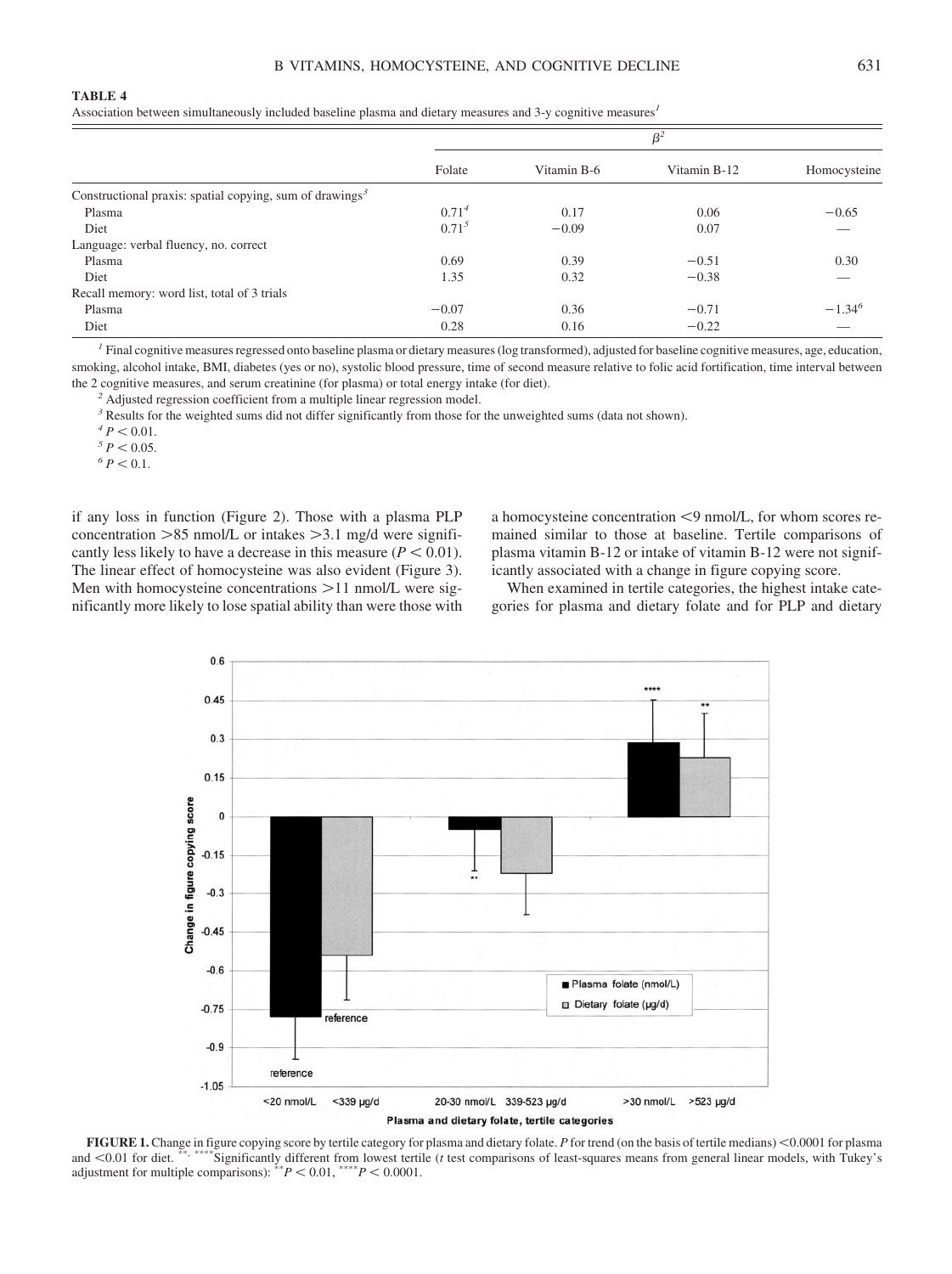

**FIGURE 2.** Change in figure copying score by tertile category for plasma pyridoxal-5'-phosphate (PLP) and dietary vitamin B-6. *P* for trend (on the basis of tertile medians) 0.01 for plasma and 0.01 for diet. \*,\*\*Significantly different from lowest tertile (*t* test comparisons of least-squares means from general linear models, with Tukey's adjustment for multiple comparisons):  $^{*}P$  < 0.05,  $^{*}P$  < 0.01.

vitamin B-6 each approached significance  $(P < 0.1)$  in relation to those with respective lowest intakes for verbal fluency with evidence of linear pattern (data not shown).

## **DISCUSSION**

These results support the protective role of B vitamins, particularly folate and vitamin B-6, as well as the role of homocysteine, as a risk factor for cognitive decline. As in our earlier and smaller cross-sectional study (23), we found that the strongest associations were seen with measures of spatial copying. Other studies support the sensitivity of complex tasks, such as spatial copying to respond to homocysteine. McCaddon et al (33) also found that homocysteine was more strongly associated with declines in spatial copying over 5 y than with other measures of cognitive decline, and a recent study (34) found clear significant associations between homocysteine and the Stroop test, a measure of executive function and cognitive flexibility, but not with simpler measures of verbal memory or with the MMSE.

Unlike our earlier study, in which homocysteine remained independently associated with figure copying score after adjustment for B vitamins, we found stronger and independent associations with folate and these 3-y longitudinal changes in figure copying. The independent contributions of plasma folate, after adjustment for homocysteine and other B vitamins, and of dietary folate, after adjustment for dietary vitamins B-6 and B-12, suggest that this vitamin may have effects other than through elevating homocysteine. The larger sample size and longitudinal design of the present study, along with the consistency of results

across plasma and dietary measures, suggest that folate itself may be the important factor in preventing decline in this complex measure of constructional praxis. In contrast, we found that homocysteine was more strongly associated with recall memory (23).

Existing studies show a mixture of associations of B vitamins and homocysteine with different measures of cognitive outcome; however, the primary mechanisms for the association are unclear. Most studies have used the MMSE as their measure of cognitive function, and most have been conducted in patient populations with dementia. Patients with Alzheimer disease have both lower B vitamin and higher total homocysteine concentrations than do nondemented patients (35–38). Furthermore, lower concentrations of B vitamins and elevated homocysteine have been related to the severity of disease (39, 40). Imaging studies of brain morphology generally support associations between hippocampal atrophy and white matter hyperintensities and high homocysteine concentrations (36, 40–42). In a group of psychiatric inpatients, we previously found that both high homocysteine and low folate concentrations were significantly associated with white matter hyperintensities but that only low folate was associated with low hippocampal and amygdal volumes (43).

Results from patient populations are highly suggestive but cannot clarify the question of whether the associations between poor B vitamin status and elevated homocysteine and cognitive impairment are a product of the disease or whether these micronutrient inadequacies are responsible for some of the cognitive impairments. Fewer longitudinal population-based studies exist, but those do generally support the hypothesis that low B vitamin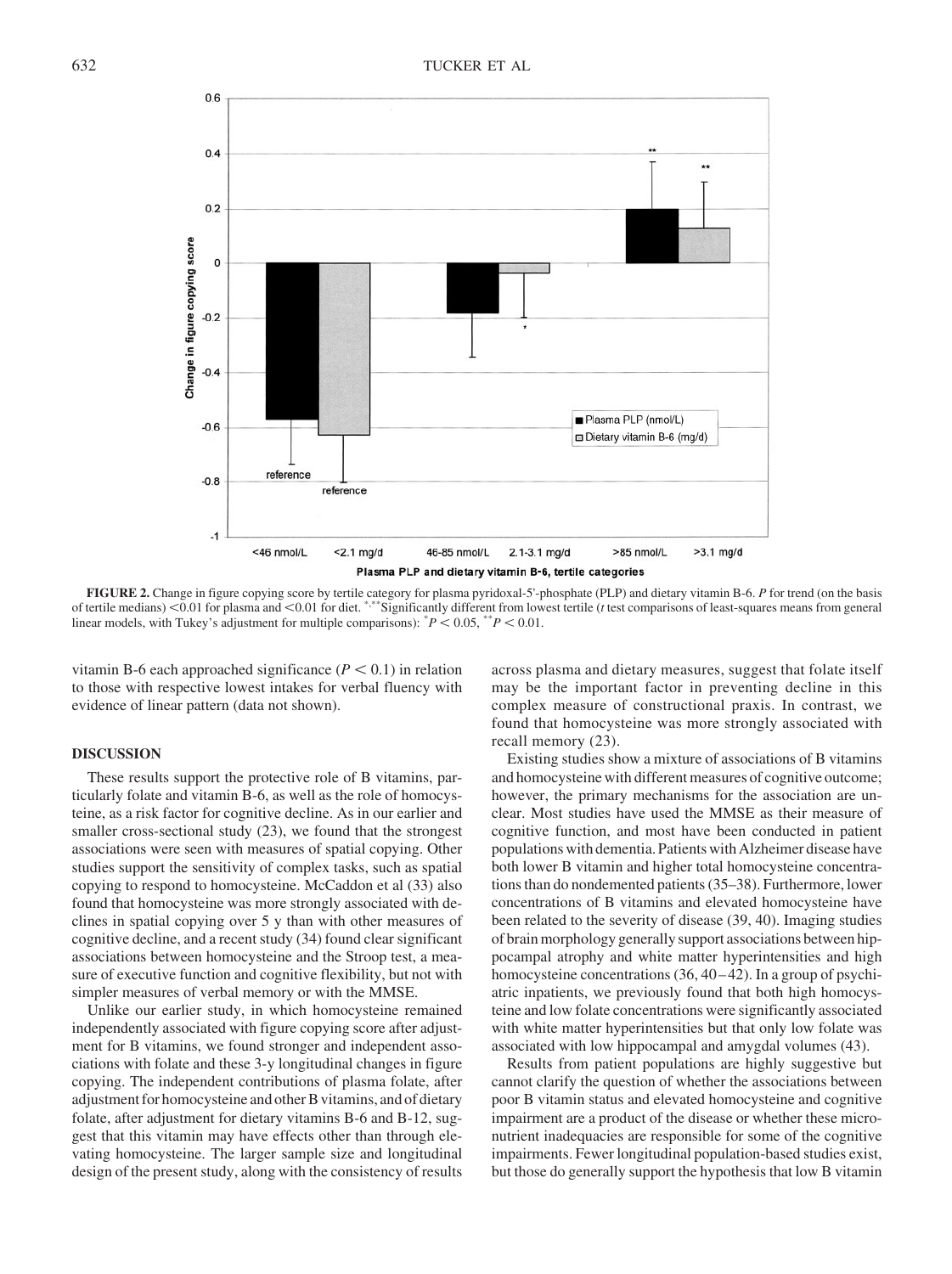

FIGURE 3. Change in figure copying score by tertile category for plasma homocysteine. P for trend (on the basis of tertile medians) <0.05. \*Significantly different from lowest tertile,  $P \le 0.05$  (*t* test comparisons of least-squares means from general linear models, with Tukey's adjustment for multiple comparisons).

status and high homocysteine concentrations are causal contributors to cognitive decline and dementia; the strongest associations are generally seen for the most complex tasks (33, 34, 44, 45). The Rotterdam Study did not initially find an association between homocysteine and a decline in MMSE score over a 2.7 y follow-up (46). However, more recent analyses from the same study found that elevated homocysteine concentrations are associated with significantly poorer psychomotor speed (47). In Sweden, a 3-y follow-up study showed that subjects with low baseline folate or vitamin B-12 were twice as likely to develop Alzheimer disease (48). Results from the Framingham Heart Study showed clear associations between baseline homocysteine concentration and incidence of dementia over an 8-y follow-up period (49). In contrast, the Epidemiology of Vascular Aging Study in France found only a nonsignificant  $(P = 0.09)$  trend for the association between high homocysteine concentrations and the presence of white matter hyperintensities after magnetic resonance imaging 2 y later (45).

The suggested negative effects of elevated homocysteine on cognitive function may result from atherosclerosis, from vasotoxic effects, or from excitotoxic effects (36, 50 –56). In addition to direct effects on the vasculature, homocysteine may be neurotoxic, by activating the *N*-methyl-D-aspartate receptor and leading to cell death (53, 57). However, a recent study, which used dissociated neurons from embryonic Wistar rats, found that oxidized forms of homocysteine, but not homocysteine itself, resulted in a rapid dose-response–related inhibition of network activity (15). A study of cultured murine cortical neurons with homocysteine noted increases in reactive oxygen species, phospho-tau immunoreactivity, and other indicators of apoptosis (58).

A second mechanism that may contribute to the observed associations is hypomethylation, which results from the lower availability of methyl donors due to B vitamin deficiency (59). Hypomethylation interferes with protein synthesis and affects neurotransmitter metabolism (60–62). Low concentrations of folate, vitamin B-6, and vitamin B12 may, therefore, lead directly to cognitive impairment through the accumulation of neuronal DNA damage (11, 63). A study of hippocampal cultures in folic acid– deficient medium noted DNA damage that potentiated amyloid  $\beta$  toxicity (64).

Most of the previous work in this area has assumed that elevated homocysteine is the causal factor associated with cognitive decline. Our results support the negative influence of homocysteine on several measures of cognitive decline, including spatial copying, measures of memory, and MMSE score. However, our results further suggest that low folate may have independent effects on constructional praxis beyond its effect on raising homocysteine. When adjusted for each other, low plasma folate rather than high homocysteine was independently significantly associated with declines in spatial copying ability, whereas high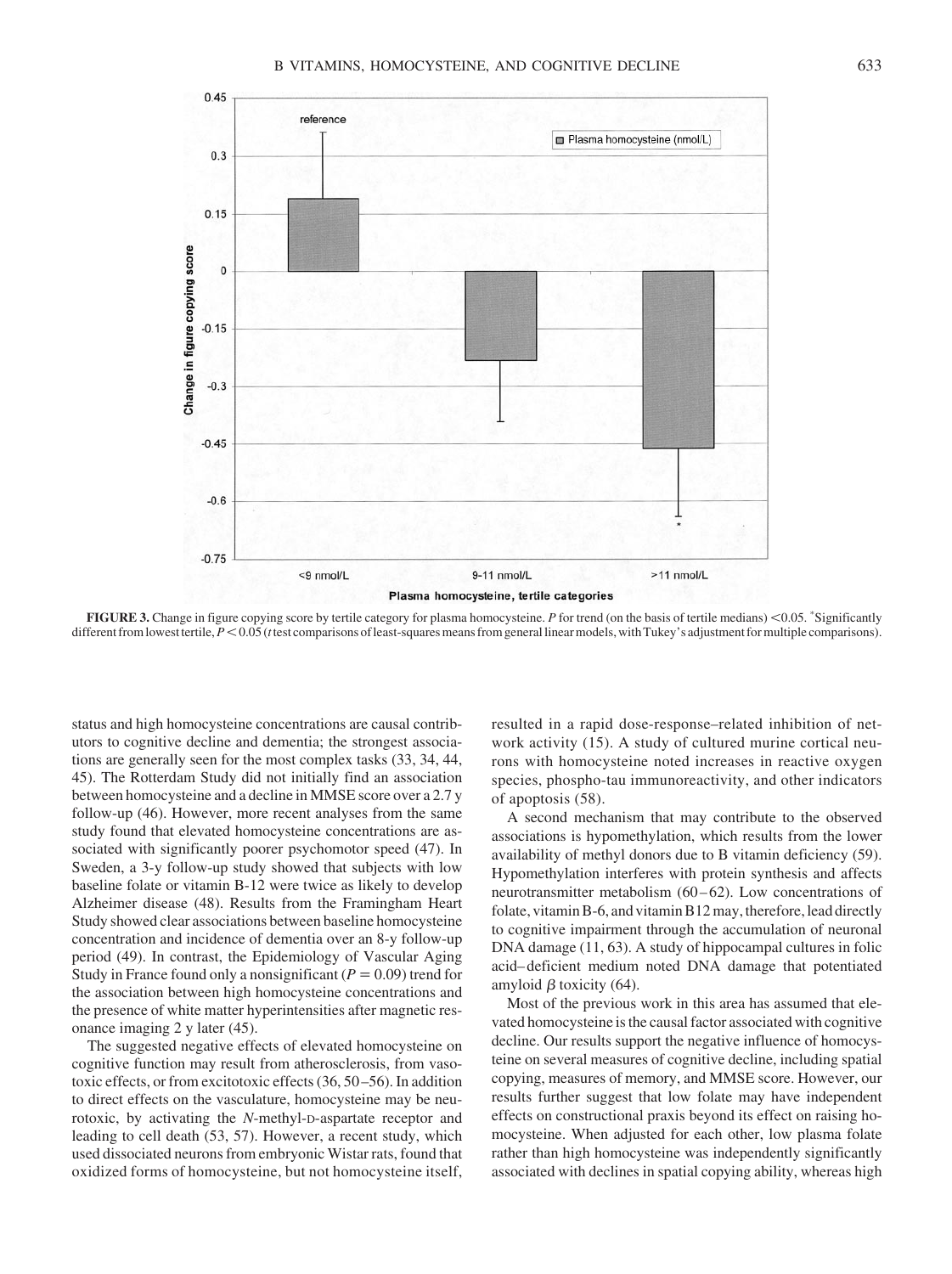homocysteine remained more predictive of declines in memory and overall MMSE score.

Despite the continuing concern that the observed associations between homocysteine and cognitive function may indicate a response to cognitive decline or dementia rather than be a cause of such, more recent longitudinal studies support the likelihood of a causal connection with either homocysteine or its associated B vitamins. Our data suggest that the effects are complex and involve multiple pathways. Although homocysteine is likely to affect vascular changes that contribute to cognitive decline, other mechanisms involving B vitamins, particularly folate, may also be contributory. The consistency of findings across plasma and dietary measures shown here also argues against the suggestion that processes involved in cognitive decline also contribute to higher homocysteine. Although one may argue that the reverse causality may be through poorer dietary intake (or less accurate reporting of intake) with cognitive decline, this is unlikely in a population with early decline, as this group of men represents.

Further studies to confirm and refine the observed associations are needed along with long-term randomized trials to demonstrate the effect of vitamin supplementation in the general population. Whether due to low vitamin availability, high homocysteine concentrations, or both, B vitamin intakes and status appear to be important in reducing cognitive decline in men. Since the baseline measures were taken for this study, the food supply has been fortified with folic acid, which has led to reductions in homocysteine concentrations in the US population. Further study is needed to determine whether this change will translate to reductions in cognitive decline. More attention to B vitamin and homocysteine status could have a major effect on the health and well being of our aging population.

We acknowledge Gayle Petty, Director of the Nutrition Evaluation Laboratory at the Jean Mayer USDA Human Nutrition Research Center on Aging at Tufts University, for conducting the plasma analyses.

KLT designed the analysis and drafted the manuscript. NQ performed the statistical analysis. TS assisted with the interpretation of cognitive measures. IR assisted with the discussion of potential mechanisms of action. AS was responsible for the data collection, coding, and definition of variables. None of the authors had a conflict of interest associated with this manuscript, and all authors contributed to the final version.

#### **REFERENCES**

- 1. Selhub J, Bagley LC, Miller J, Rosenberg IH. B vitamins, homocysteine, and neurocognitive function in the elderly. Am J Clin Nutr 2000; 71(suppl):614S–20S.
- 2. Boushey CJ, Beresford SA, Omenn GS, Motulsky AG. A quantitative assessment of plasma homocysteine as a risk factor for vascular disease. Probable benefits of increasing folic acid intakes. JAMA 1995;274: 1049 –57.
- 3. Perry IJ, Refsum H, Morris RW, Ebrahim SB, Ueland PM, Shaper AG. Prospective study of serum total homocysteine concentration and risk of stroke in middle-aged British men. Lancet 1995;346:1395– 8.
- 4. Ridker PM, Manson JE, Buring JE, Shih J, Matias M, Hennekens CH. Homocysteine and risk of cardiovascular disease among postmenopausal women. JAMA 1999;281:1817–21.
- 5. Bostom AG, Rosenberg IH, Silbershatz H, et al. Nonfasting plasma total homocysteine levels and stroke incidence in elderly persons: the Framingham Study. Ann Intern Med 1999;131:352–5.
- 6. Bots ML, Launer LJ, Lindemans J, et al. Homocysteine and short-term risk of myocardial infarction and stroke in the elderly: the Rotterdam Study. Arch Intern Med 1999;159:38 – 44.
- 7. Maxwell CJ, Hogan DB, Ebly EM. Serum folate levels and subsequent adverse cerebrovascular outcomes in elderly persons. Dement Geriatr Cogn Disord 2002;13:225–34.
- 8. Evans RW, Shaten BJ, Hempel JD, Cutler JA, Kuller LH. Homocyst(e)ine and risk of cardiovascular disease in the Multiple Risk Factor Intervention Trial. Arterioscler Thromb Vasc Biol 1997;17:1947–53.
- 9. Folsom AR, Nieto FJ, McGovern PG, et al. Prospective study of coronary heart disease incidence in relation to fasting total homocysteine, related genetic polymorphisms, and B vitamins: the Atherosclerosis Risk in Communities (ARIC) study. Circulation 1998;98:204 –10.
- 10. Fallon UB, Elwood P, Ben-Shlomo Y, Ubbink JB, Greenwood R, Smith GD. Homocysteine and ischaemic stroke in men: the Caerphilly study. J Epidemiol Community Health 2001;55:91-6.
- 11. Rosenberg IH, Miller JW. Nutritional factors in physical and cognitive functions of elderly people. Am J Clin Nutr 1992;55(suppl):1237S– 43S.
- 12. McCaddon A, Kelly CL. Alzheimer's disease: a 'cobalaminergic' hypothesis. Med Hypotheses 1992;37:161–5.
- 13. Ho PI, Collins SC, Dhitavat S, et al. Homocysteine potentiates betaamyloid neurotoxicity: role of oxidative stress. J Neurochem 2001;78: 249 –53.
- 14. Matsui T, Arai H, Yuzuriha T, et al. Elevated plasma homocysteine levels and risk of silent brain infarction in elderly people. Stroke 2001; 32:1116 –9.
- 15. Gortz P, Hoinkes A, Fleischer W, et al. Implications for hyperhomocysteinemia: not homocysteine but its oxidized forms strongly inhibit neuronal network activity. J Neurol Sci 2004;218:109 –14.
- 16. Calvaresi E, Bryan J. B vitamins, cognition, and aging: a review. J Gerontol B Psychol Sci Soc Sci 2001;56:P327–39.
- 17. Ellinson M, Thomas J, Patterson A. A critical evaluation of the relationship between serum vitamin B, folate and total homocysteine with cognitive impairment in the elderly. J Hum Nutr Diet 2004;17:371– 83; quiz 385–7.
- 18. Luchsinger JA, Mayeux R. Dietary factors and Alzheimer's disease. Lancet Neurol 2004;3:579 – 87.
- 19. Moretti R, Torre P, Antonello RM, Cattaruzza T, Cazzato G, Bava A. Vitamin B12 and folate depletion in cognition: a review. Neurol India  $2004;52:310-8.$
- 20. Malouf M, Grimley EJ, Areosa SA. Folic acid with or without vitamin B12 for cognition and dementia. Cochrane Database Syst Rev 2004;3.
- 21. Malouf R, Areosa SA. Vitamin B12 for cognition. Cochrane Database Syst Rev 2004;3.
- 22. Malouf R, Grimley Evans J. Vitamin B6 for cognition. Cochrane Database Syst Rev 2004;3.
- 23. Riggs KM, Spiro A III, Tucker K, Rush D. Relations of vitamin B-12, vitamin B-6, folate, and homocysteine to cognitive performance in the Normative Aging Study. Am J Clin Nutr 1996;63:306 –14.
- 24. Folstein MF, Folstein SE. "Mini-Mental State:" a practical method for grading the cognitive state of patients for the clinician. J Psychiatr Res 1975;12:189 –98.
- 25. Wechsler D. Manual for the Wechsler Adult Intelligence Scale–revised. New York, NY: Psychological Corporation, 1981.
- 26. Morris JC, Heyman A, Mohs RC, et al. The Consortium to Establish a Registry for Alzheimer's Disease (CERAD). Part I. Clinical and neuropsychological assessment of Alzheimer's disease. Neurology 1989;39:  $1159 - 65.$
- 27. Beery K. The Developmental Test of Visual-Motor Integration Manual, revised ed. Cleveland, OH: Modern Curriculum Press, 1989.
- 28. Araki A, Sako Y. Determination of free and total homocysteine in human plasma by high-performance liquid chromatography with fluorescence detection. J Chromatogr 1987;422:43–52.
- 29. Shin-Buehring Y, Rasshofer R, Endres W. A new enzymatic method for pyridoxal-5'-phosphate determination. J Inherit Metab Disord 1981;4:  $123 - 4$ .
- 30. Food and Nutrition Board, Institute of Medicine. Dietary reference intakes for thiamin, riboflavin, niacin, vitamin B6, folate, vitamin B12, pantothenic acid, biotin, and choline. Washington, DC: National Academy Press, 1998.
- 31. Feinberg LF, Whitlatch CJ. Are persons with cognitive impairment able to state consistent choices? Gerontologist 2001;41:374 – 82.
- 32. Welsh KA, Butters N, Mohs RC, et al. The Consortium to Establish a Registry for Alzheimer's Disease (CERAD). Part V. A normative study of the neuropsychological battery. Neurology 1994;44:609 –14.
- 33. McCaddon A, Hudson P, Davies G, Hughes A, Williams JH, Wilkinson C. Homocysteine and cognitive decline in healthy elderly. Dement Geriatr Cogn Disord 2001;12:309 –13.
- 34. Garcia A, Haron Y, Pulman K, Hua L, Freedman M. Increases in homocysteine are related to worsening of stroop scores in healthy elderly